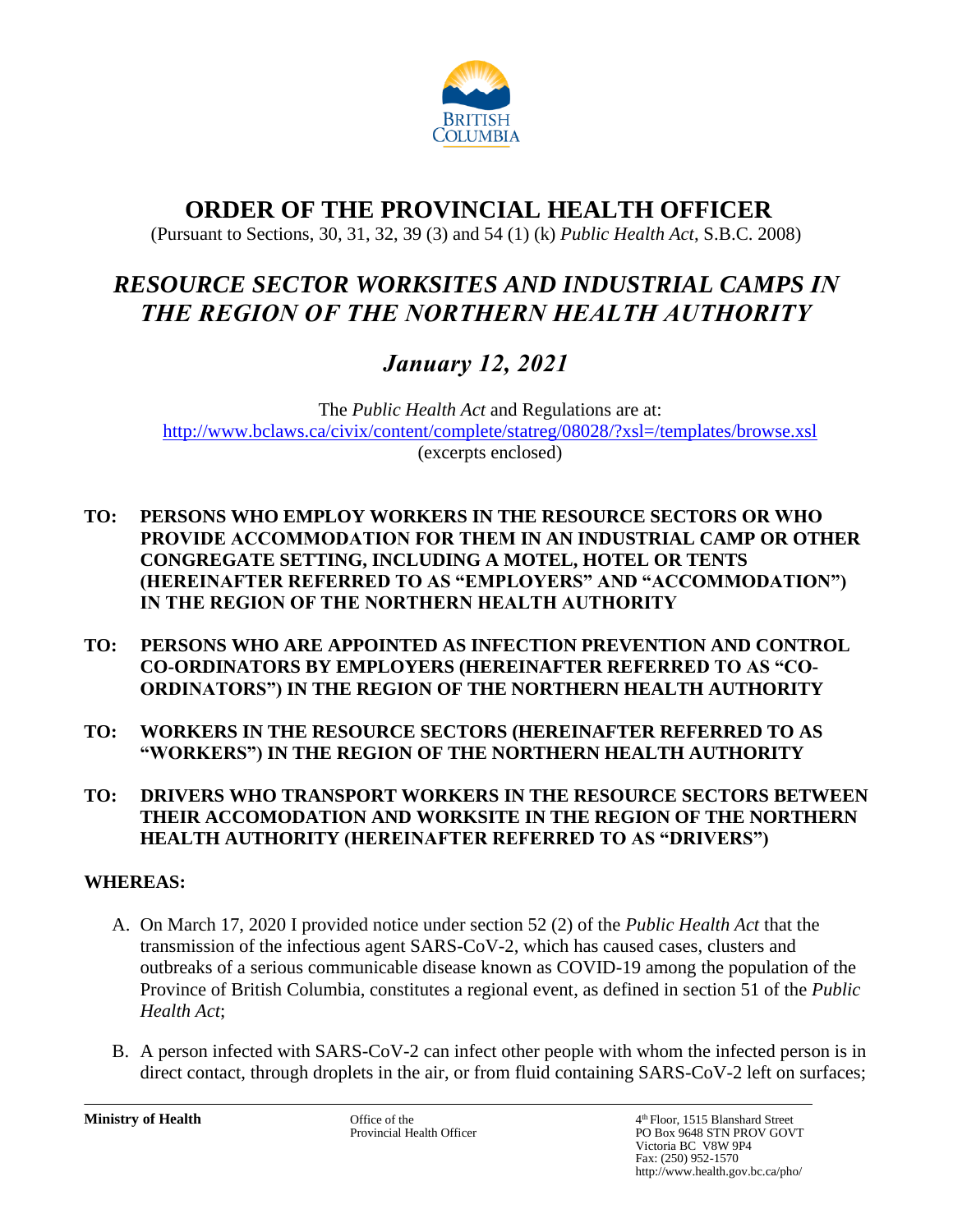- C. People living or working in close contact with one another can promote the transmission of SARS-CoV-2 and increase the number of people who develop COVID-19;
- D. There has been a rapid increase in the number of persons infected with COVID-19 associated with industrial projects which are located within the Northern Health Authority region, as defined under the *Health Authorities Act;*
- E. This increase has resulted in increased cases of COVID-19, clusters of people with COVID-19, outbreaks of COVID-19, the transmission of COVID-19 to surrounding communities, including Indigenous communities, and increases the risk of hospitalizations, intensive care admissions, and deaths in the Northern Health Authority region;
- F. It is challenging for public health officials to respond to cases, clusters and outbreaks of COVID-19 at remote worksites and industrial camps; and a high volume of cases taxes the capacity of the Northern Health Authority public health system to carry out contact tracing;
- G. Similarly, a high volume of illness related to COVID-19 taxes the capacity of the Northern Health Authority health care system to provide care;
- H. You belong to one of the classes of persons to whom this Order is addressed;
- I. I have reason to believe and do believe that
	- (i) The risk of transmission of SARS-CoV-2, and resulting outbreaks of COVID-19, among workers living in congregate accommodation, or working closely together at worksites in the resource sectors on the region of the Northern Health Authority, constitutes a health hazard under the *Public Health Act*;
	- (ii) It is in the public interest for me to exercise the powers in sections 30, 31, 32, 39 (3) and 54 (1) (k) of the *Public Health Act* **TO ORDER** as follows:

### **THIS ORDER SUPERSEDES MY ORDER OF JULY 2, 2020 WITH RESPECT TO RESOURCE SECTOR WORKSITES AND INDUSTRIAL CAMPS IN THE REGION OF THE NORTHERN HEALTH AUTHORITY, AS DESIGNATED UNDER THE** *HEALTH AUTHORITIES ACT,* **AND CONFIRMS MY ORDER OF JULY 2, 2020 WITH RESPECT TO OTHER SECTOR WORKSITES AND INDUSTRIAL CAMPS IN THE REGION OF THE NORTHERN HEALTH AUTHORITY, AND ALL SECTOR WORKSITES AND INDUSTRIAL CAMPS IN THE REMAINDER OF THE PROVINCE OF BRITISH COLUMBIA**

### **DEFINITIONS:**

In this Order:

**"face covering"** means either of the following that covers the nose and mouth of a person: (a) a medical or non-medical mask;

(b) a tightly woven fabric;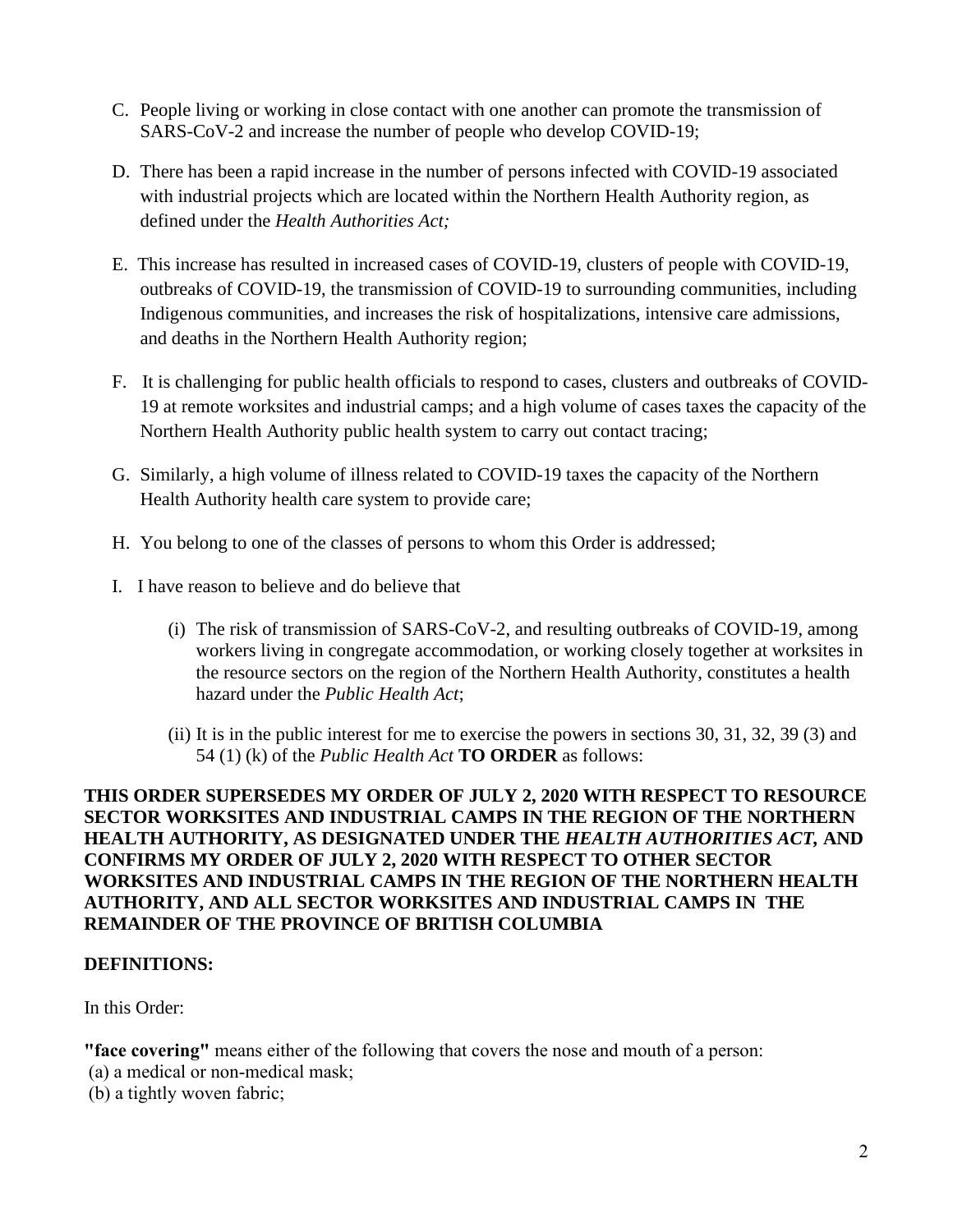**"health officer"** has the same meaning as in the *Public Health Act;*

**"industrial camp"** has the same meaning as in the Industrial Camps Regulation;

**"physical barrier"** means a barrier which is designed, installed and maintained in accordance with WorkSafeBC guidelines at [https://www.worksafebc.com/en/resources/healthsafety/information](https://www.worksafebc.com/en/resources/healthsafety/information-sheets/covid-19-health-safety-designing-effective-barriers?lang=en)[sheets/covid-19-health-safety-designing-effective-barriers?lang=en;](https://www.worksafebc.com/en/resources/healthsafety/information-sheets/covid-19-health-safety-designing-effective-barriers?lang=en)

**"Provincial infection prevention and control officer"** means a person to whom I have delegated in writing my powers under the *Public Health Act* for the purpose of ensuring compliance with this Order.

# **A. EMPLOYERS**

### **MUST**

- 1.
- a. develop a COVID-19 infection prevention and control protocol (the "Protocol") to prevent and control the risk of transmission of SARS-CoV-2 among workers in their place of accommodation, at the worksite, and when travelling between the worksite and their accommodation;
- b. post the Protocol in a prominent place at the accommodation and the worksite; and
- c. provide the Protocol to a health officer or Provincial infection prevention and control officer on request, or during the course of an inspection;
- d. review the Protocol regularly to ensure that it effectively prevents and controls the risk of the transmission of SARS-CoV-2 among workers, and incorporates updates, improvements, recommendations, guidance and best practices issued by me or the BC Centre for Disease Control;
- 2. appoint a person as an infection prevention and control co-ordinator ("co-ordinator"), and provide the co-ordinator with the training, resources and support necessary to enable the coordinator to implement the Protocol;
- 3. design, modify or organize facilities, infrastructure and services for workers in such a way as to enable workers to comply with their obligations under this Order and the Protocol;
- 4. provide facilities and services to workers in or on the site of their accommodation, including meal services, communication systems, internet facilities and laundry, so as to enable workers to remain in their accommodation when not at the worksite;
- 5. when transporting workers between their accommodation and the worksite, put the following measures in place:
	- a. require the passengers and the driver to wear face coverings which cover the nose and mouth;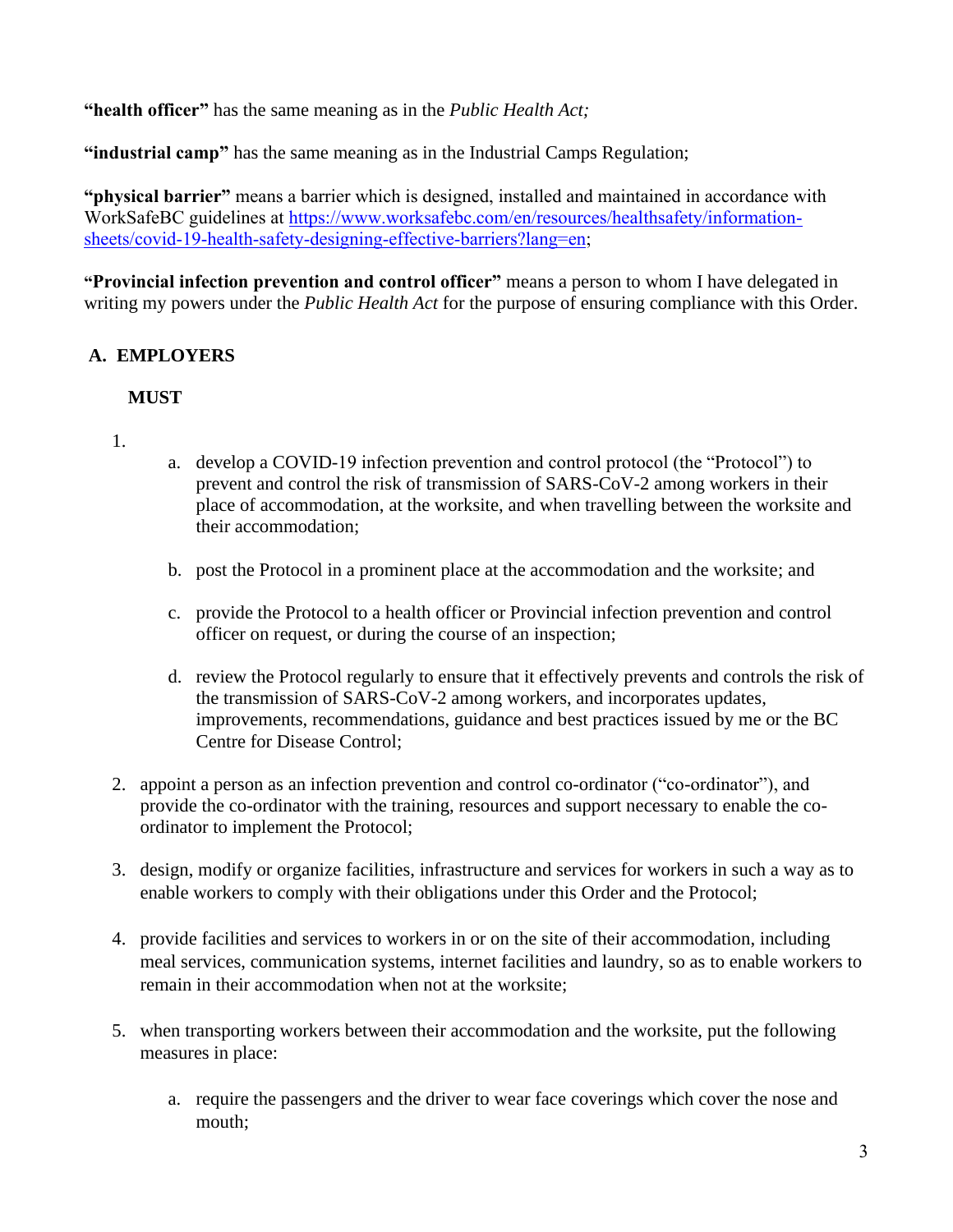- b. ensure that there is sufficient ventilation to permit fresh air to circulate in the vehicle;
- c. ensure that there is sufficient time and space available for passenger s to maintain a distance of two metres from one another when entering or exiting a vehicle; and

implement the following measures, if possible:

.

- d. have workers travel in the same cohorts;
- e. install a physical barrier between the driver and the passengers, or mark off a space of two metres between the driver and the passengers to which the passengers do not have access;
- f. provide a minimum of two metres between the seats available to passengers;
- 6. maintain high levels of accommodation, worksite, transport vehicle and worker hygiene;
- 7. provide for a rapid response if a worker develops [symptoms of COVID-19,](http://www.bccdc.ca/health-info/diseases-conditions/covid-19/testing/testing-information) including procedures to isolate the worker, providing access to a health professional, and notifying a health officer or Provincial infection prevention and control officer;
- 8. not permit a worker who has [symptoms of COVID-19](http://www.bccdc.ca/health-info/diseases-conditions/covid-19/testing/testing-information) to be at the worksite;
- 9. ensure that a worker with [symptoms of COVID-19](http://www.bccdc.ca/health-info/diseases-conditions/covid-19/testing/testing-information) is self-isolating and provide the support the worker needs to self-isolate, including a place in which to isolate, if this is not possible in the place where the worker is living;
- 10. in the event of the occurrence of a case, cluster or outbreak of COVID-19 in workers, work with the medical health officer to determine what further measures may need to be put in place to reduce the risk of transmission SARS-CoV-2, and put in place any measures recommended by the medical health officer;
- 11. in the case of new accommodation or a new worksite, before placing workers in the accommodation or operating the worksite, arrange for a health officer or a Provincial infection prevention and control officer to review the Protocol, inspect the accommodation, worksite, vehicles used to transport workers, vehicles used by workers for work, and vehicles used by workers to transport themselves to and from the worksite, among other matters, in order to determine
	- a. if the accommodation, worksite and vehicles will support the prevention and control of transmission of SARS-CoV-2, and
	- b. if the employer has the ability to implement the Protocol in a manner that will prevent the risk of transmission of SARS-CoV-2 among workers and to other persons.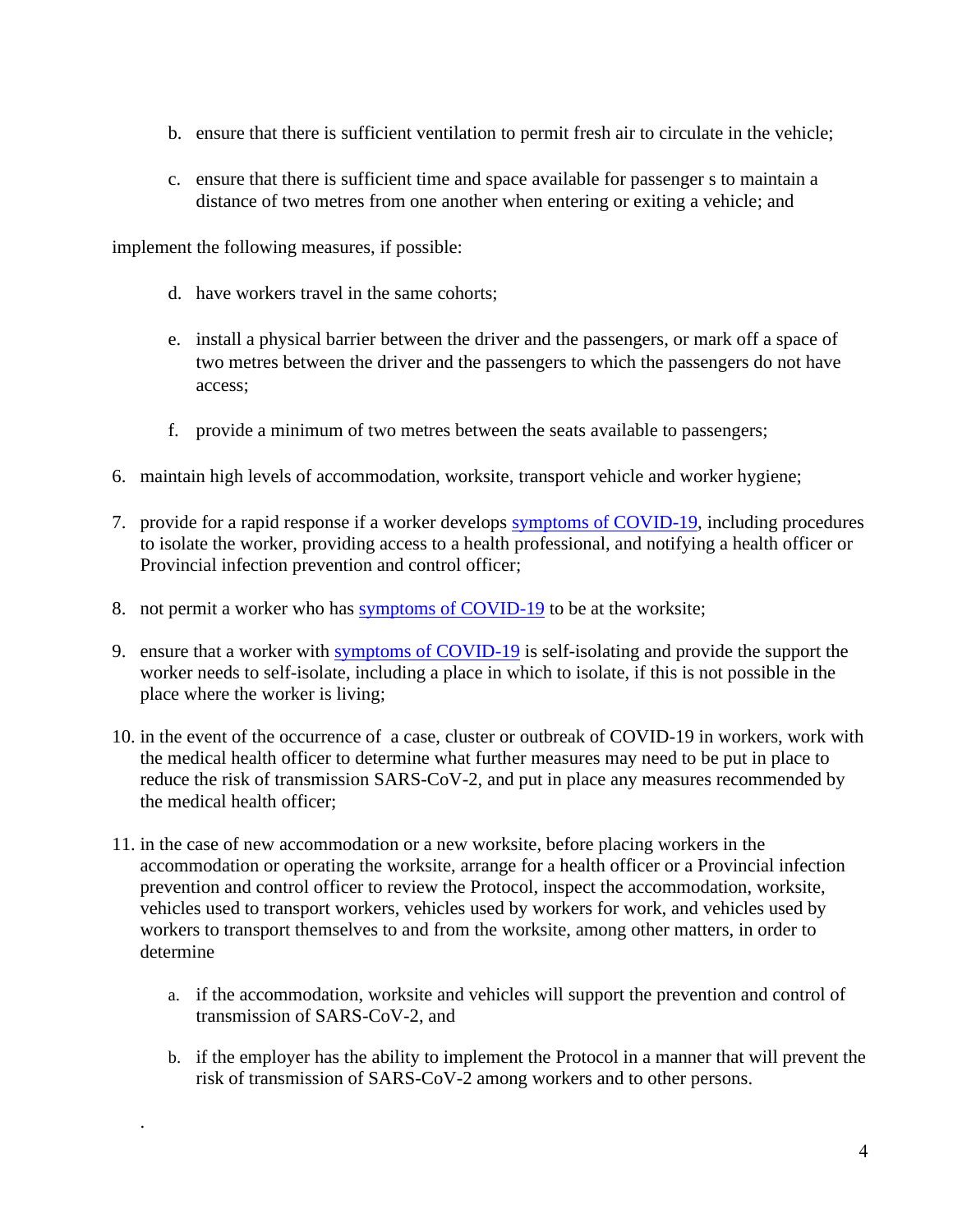# **B. CO-ORDINATORS**

### **MUST**

- 1. act as a liaison between the employer and the health officer, or Provincial infection prevention and control officer;
- 2. oversee the implementation of the Protocol;
- 3. ensure that every worker carries out a daily health check and confirms with the co-ordinator that the worker has passed the health check;
- 4. if the co-ordinator is not satisfied that a worker has carried out and passed the daily health check, not permit the worker to be present at the worksite;
- 5. inform the health officer, or Provincial infection prevention and control officer, if any worker exhibits [symptoms of COVID-19](http://www.bccdc.ca/health-info/diseases-conditions/covid-19/testing/testing-information) and assist the worker in seeking health care, if necessary;
- 6. to the extent practical, oversee the manner in which workers are transported between their accommodation and the worksite to ensure that workers are transported in such a way that it limits the risk of transmission of SARS-CoV-2 between the workers and the driver;
- 7. monitor the compliance of workers and drivers with the requirements imposed upon them by this Order;
- 8. inform the health officer, or the Provincial infection prevention and control officer, of any failure to implement the Protocol on the part of the employer, or if a worker or a driver fails to comply with the requirements imposed upon the worker or driver by this Order.

# **C. WORKERS**

### **MUST**

- 1. follow the Protocol of their employer to prevent the transmission of SARS-CoV-2 infection;
- 2. follow infection prevention and control practices, including diligent hand hygiene, at all times;
- 3. to the extent practical, reduce close contact with other persons by maintaining a two metre distance from other people;
- 4. wear a face covering over the nose and mouth when in indoor common areas, including elevators, lobbies, hallways, stairwells, bathrooms, kitchens, break rooms or meeting rooms, or when in a vehicle with another person for the purpose of work;
- 5. when in a vehicle with another person for the purpose of transport between their accommodation and the worksite, whether in a vehicle provided by the employer or a private vehicle, wear a face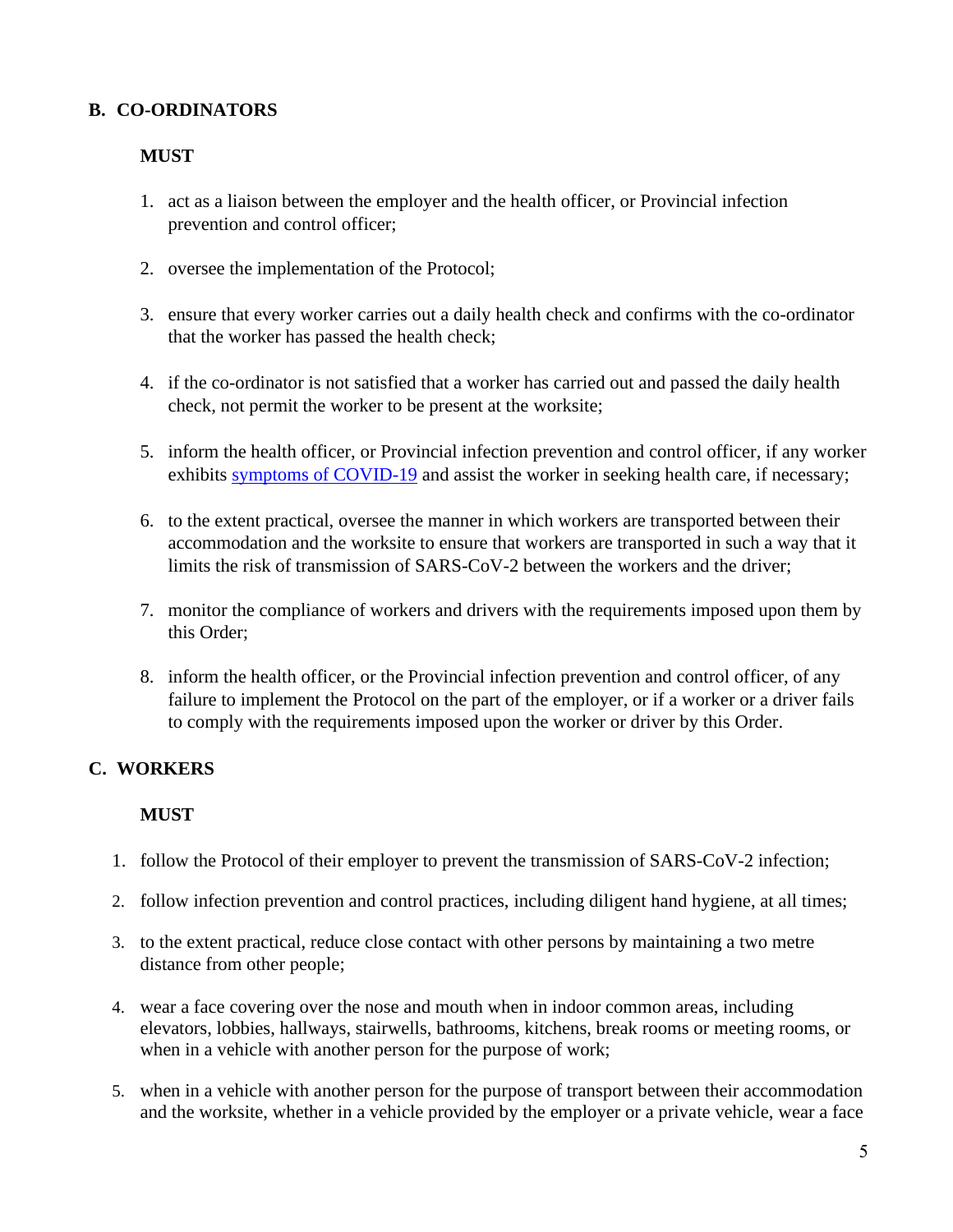covering over the nose and mouth and, if practical, be seated a distance of two metres from every other passenger and from the driver, unless there is a physical barrier between the driver and the passengers

- 6. carry out a daily health check and inform the co-ordinator whether they have passed;
- 7. if they have not carried out or passed the daily health check, or have not advised the co-ordinator that they have carried out and passed the daily health check, not be present at the worksite;
- 8. if they exhibit [symptoms of COVID-19,](http://www.bccdc.ca/health-info/diseases-conditions/covid-19/testing/testing-information) inform the co-ordinator and self-isolate for 10 days, unless instructed otherwise by a health professional;
- 9. remain in their accommodation when not required at the worksite, and only leave their accommodation
	- a. in the case of a medical emergency, or
	- b. to attend a critical appointment, if it cannot be postponed or cannot be held electronically;
- 10. in the event that a worker leaves their accommodation in the case of a medical emergency, or to attend a critical appointment, comply with the following conditions:
	- a. notify the co-ordinator before they leave their accommodation, unless this is not possible due to the nature of the medical emergency.
	- b. maintain a distance of two metres from any person with whom they are meeting, unless the person is a health care provider who is providing them with care;
	- c. wear a face covering which covers their nose and mouth, whenever in an interior setting or in a vehicle, unless the nature of the medical emergency makes it difficult or impossible for them to do so;
	- d. if they develop [symptoms of COVID-19](http://www.bccdc.ca/health-info/diseases-conditions/covid-19/testing/testing-information) while away from their accommodation, other than in the case of a medical emergency for which they are receiving care, put a face covering over their nose and mouth, return immediately to their accommodation, while avoiding contact with other people to the greatest extent possible, and notify the coordinator of their symptoms.

### **D. DRIVERS WHO TRANSPORT WORKERS BETWEEN THEIR ACCOMODATION AND THE WORKSITE**

### **MUST**

1. wear a face covering which covers the nose and mouth when transporting workers between their accommodation and the worksite.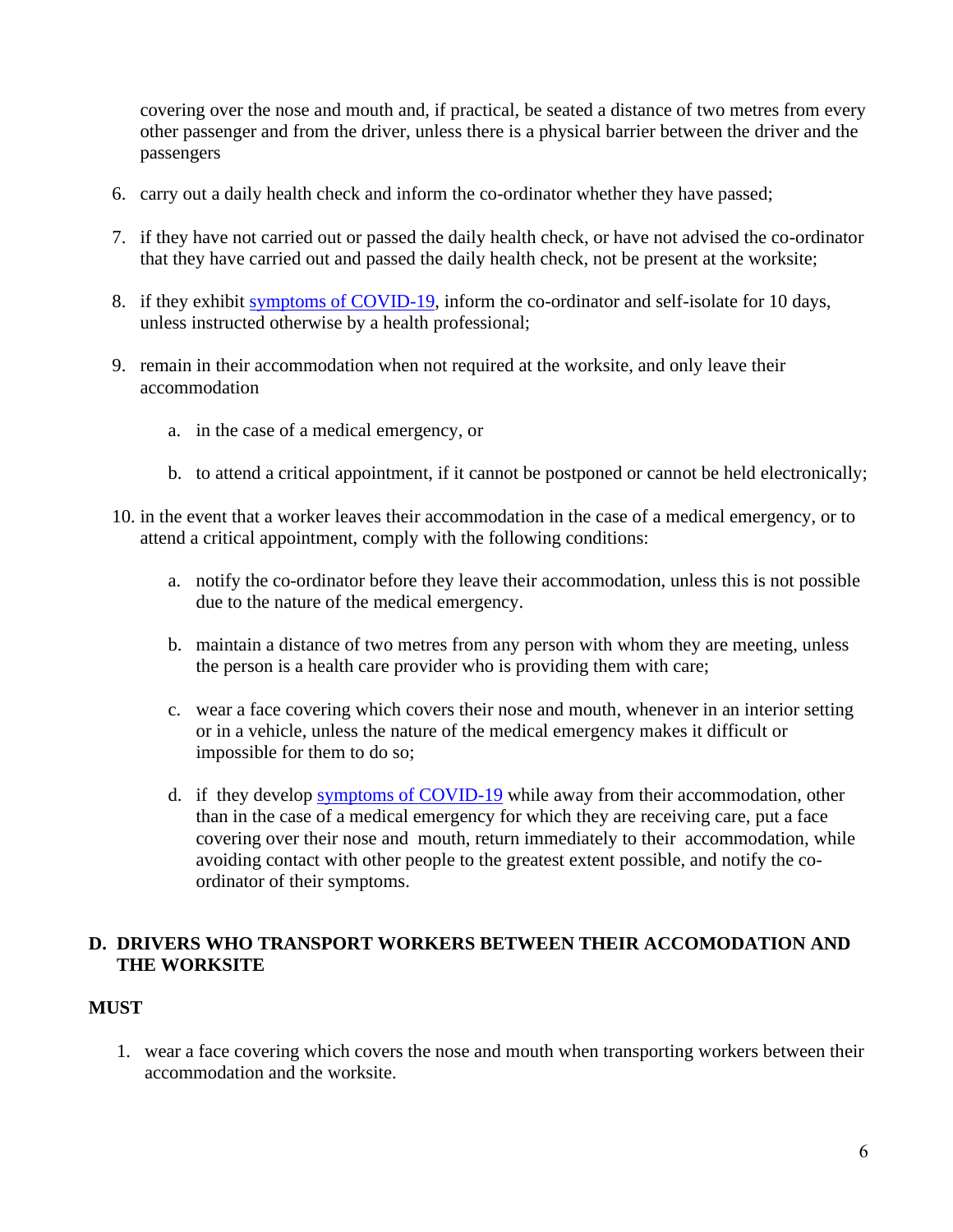# **E. FACE COVERINGS**

- 1. Despite the face covering requirements above, a person is not required to wear a face covering, if any of the following applies:
	- a. the person is unable to put on or remove a face covering without the assistance of another person;
	- b. the person is unable to wear a face covering because of
		- i. a psychological, behavioural or health condition, or
		- ii. a physical, cognitive or mental impairment;
	- b. the face covering is removed temporarily for the purpose of identifying the person;
	- c. the face covering is removed temporarily to communicate with a person who is hearing impaired;
	- d. the person is receiving health care which requires the person to remove the face covering.

This Order does not have an expiration date.

All persons to whom this order is directed are required under section 42 of the *Public Health Act* to comply with this Order. Under section 43 of the British Columbia *Public Health Act,* you may request me to reconsider this Order if you:

- 1. Have additional relevant information that was not reasonably available to me when this Order was issued.
- 2. Have a proposal that was not presented to me when this Order was issued but, if implemented, would
	- (a) meet the objective of the order, and
	- (b) be suitable as the basis of a written agreement under section 38 [may make written agreements]
- 3. Require more time to comply with the order.

Under section 43 (6) an order is not suspended during the period of reconsideration unless the health officer agrees, in writing, to suspend it.

If you fail to comply with this Order, I have the authority to take enforcement action against you under Part 4, Division 6 of the *Public Health Act.*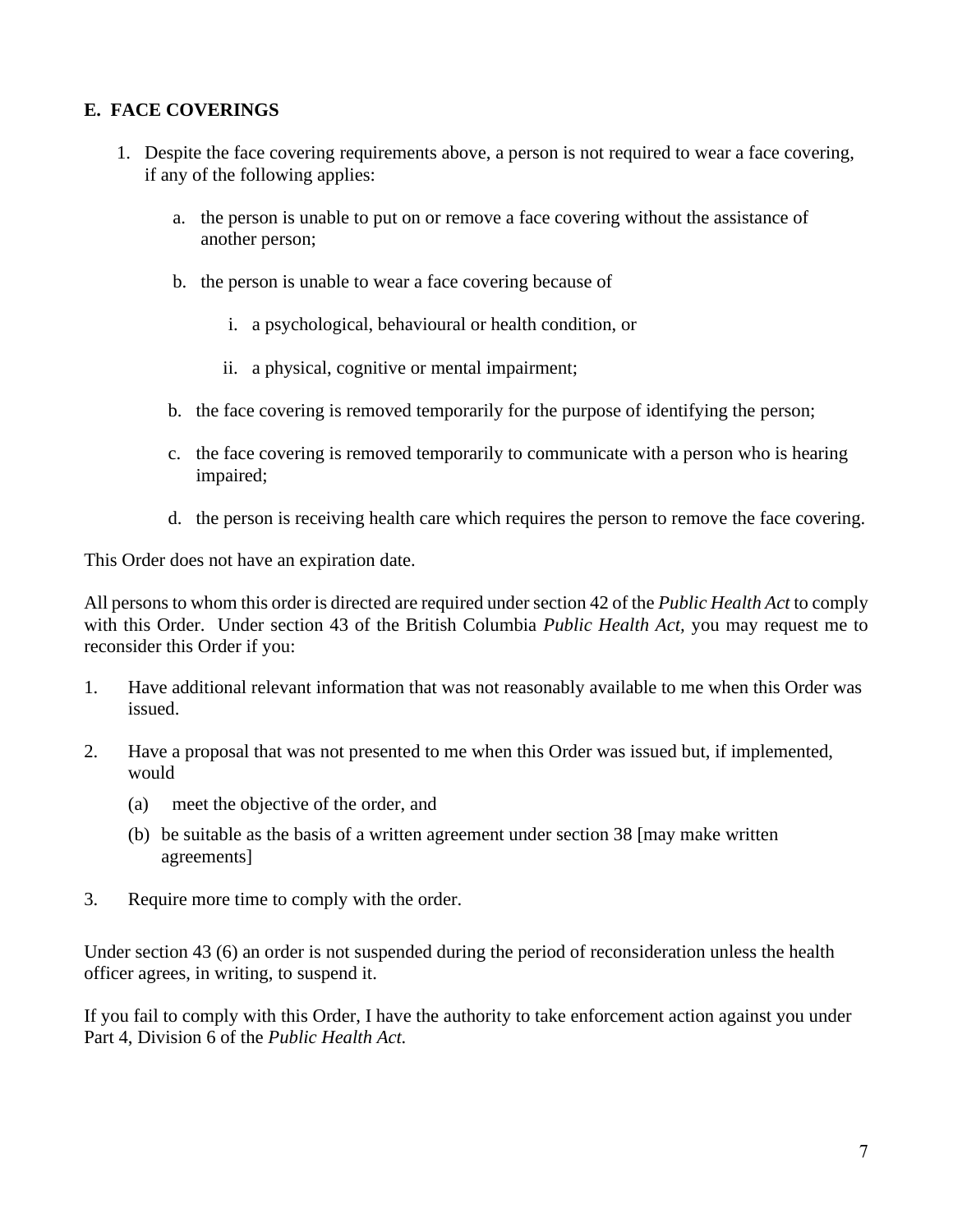You may contact me at:

Dr. Bonnie Henry Provincial Health Officer PO Box 9648 STN PROV GOVT Victoria BC V8W 9P4 Fax: (250) 952-1570 Email: [ProvHlthOffice@gov.bc.ca](mailto:ProvHlthOffice@gov.bc.ca)

DATED THIS: 12<sup>th</sup> day of January 2021

SIGNED:  $\frac{\mathcal{L}\cdot\mathcal{A}}{\mathcal{L}}$ 

Bonnie Henry MD, MPH, FRCPC Provincial Health Officer

DELIVERY BY posting on the BC Government and on the BC Centre for Disease Control websites.

Enclosure: Excerpts of *Public Health Act* and Regulations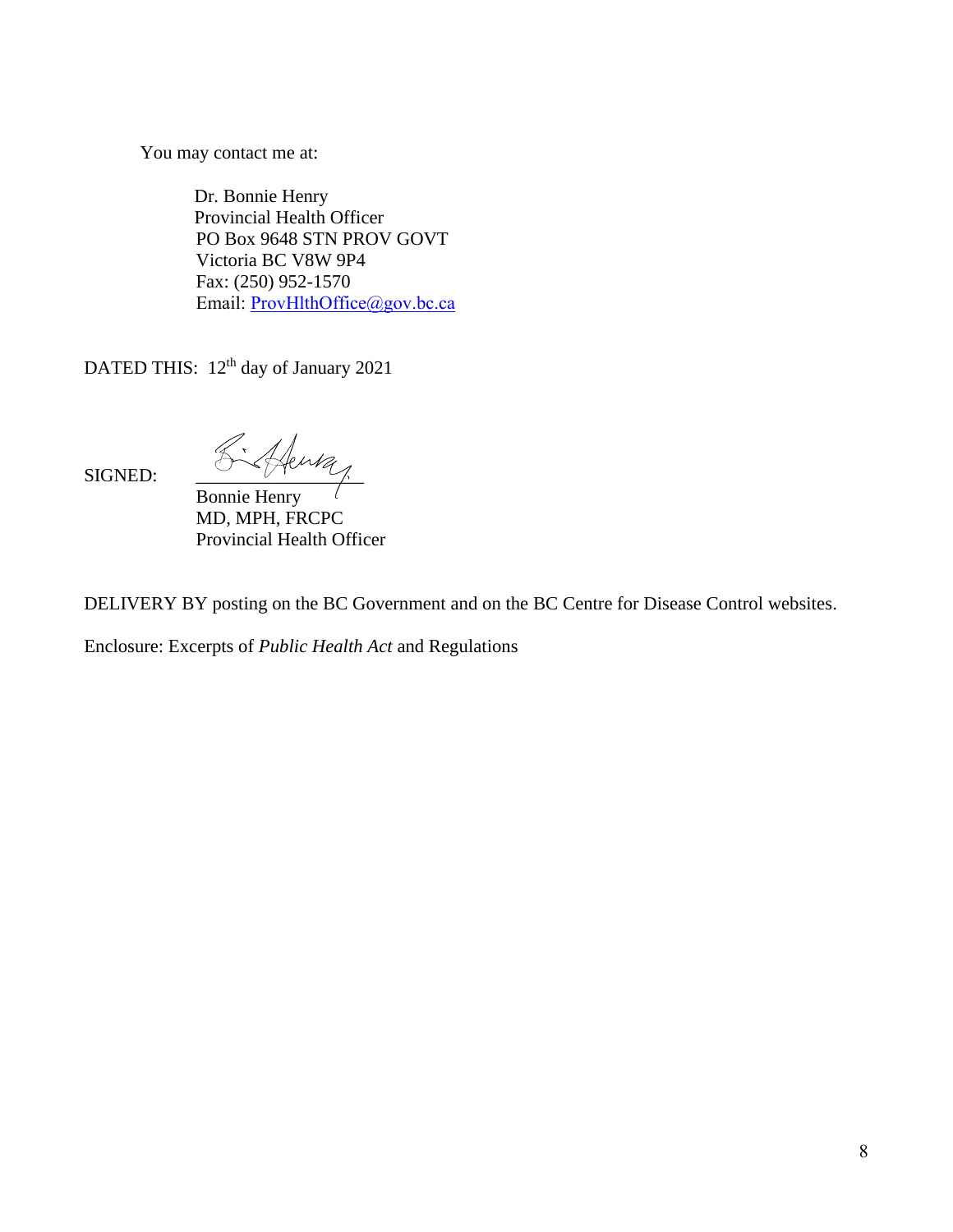#### **ENCLOSURE**

#### *Excerpts of the PUBLIC HEALTH ACT and* **Industrial Camps Regulation**

#### *Public Health Act* **[SBC 2008] c. 28**

*Definitions*

*1 In this Act:*

*"***health hazard***"* means

(a) a condition, a thing or an activity that

(i) endangers, or is likely to endanger, public health, or

(ii) interferes, or is likely to interfere, with the suppression of infectious

agents or hazardous agents, or

(b) a prescribed condition, thing or activity, including a prescribed condition, thing or activity that

(i) is associated with injury or illness, or

(ii) fails to meet a prescribed standard in relation to health, injury or illness;

#### **When orders respecting health hazards and contraventions may be made**

**30** (1) A health officer may issue an order under this Division only if the health officer

reasonably believes that

(a) a health hazard exists,

(b) a condition, a thing or an activity presents a significant risk of causing a health hazard,

(c) a person has contravened a provision of the Act or a regulation made under it, or

(d) a person has contravened a term or condition of a licence or permit held by the person under this Act.

(2) For greater certainty, subsection (1) (a) to (c) applies even if the person subject to the order is complying with all terms and conditions of a licence, a permit, an approval or another authorization issued under this or any other enactment.

#### **General powers respecting health hazards and contraventions**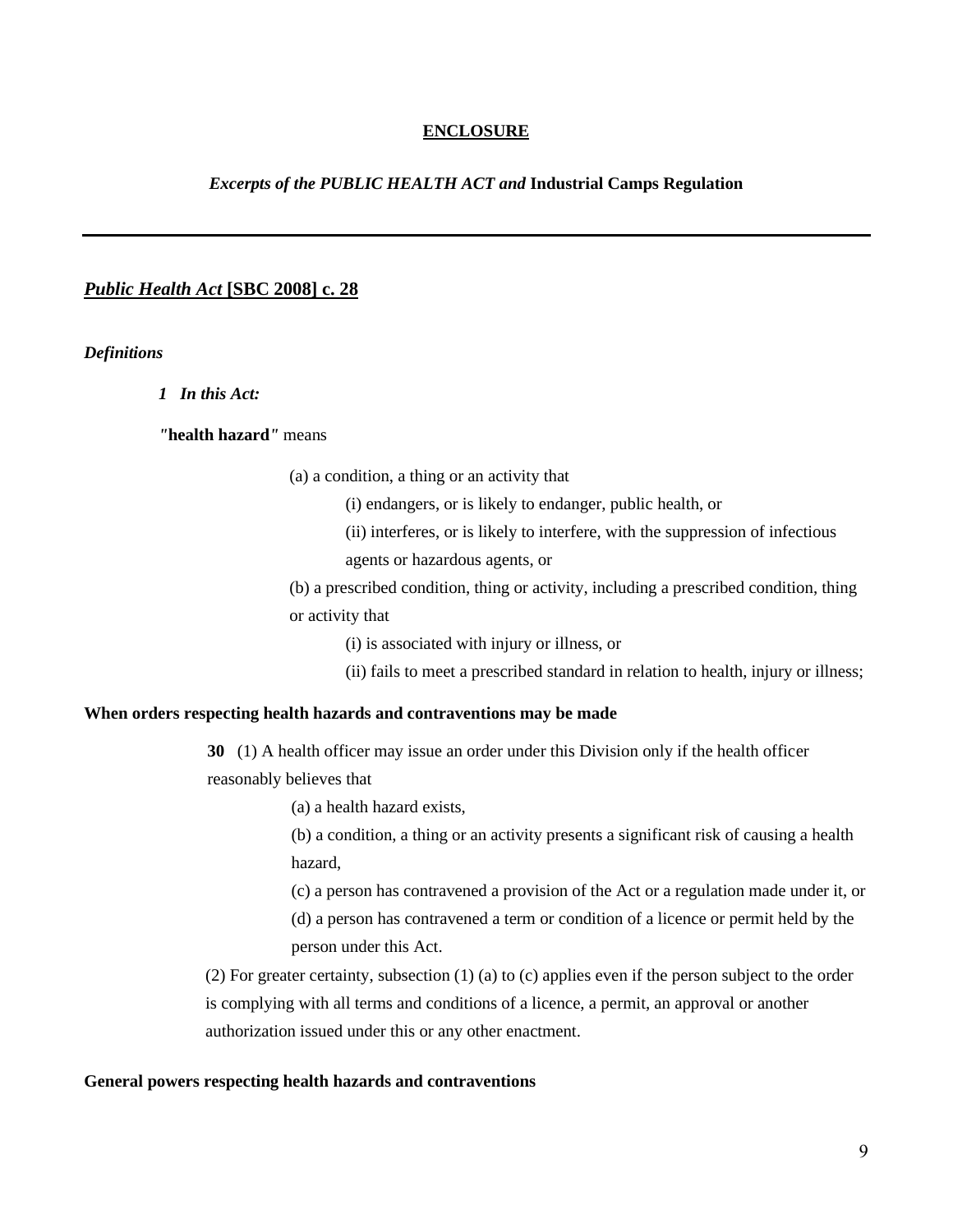**31** (1) If the circumstances described in section 30 *[when orders respecting health hazards and contraventions may be made]* apply, a health officer may order a person to do anything that the health officer reasonably believes is necessary for any of the following purposes:

(a) to determine whether a health hazard exists;

(b) to prevent or stop a health hazard, or mitigate the harm or prevent further harm from a health hazard;

(c) to bring the person into compliance with the Act or a regulation made under it;

(d) to bring the person into compliance with a term or condition of a licence or permit held by that person under this Act.

(2) A health officer may issue an order under subsection (1) to any of the following persons:

(a) a person whose action or omission

(i) is causing or has caused a health hazard, or

(ii) is not in compliance with the Act or a regulation made under it, or a term or condition of the person's licence or permit;

(b) a person who has custody or control of a thing, or control of a condition, that

(i) is a health hazard or is causing or has caused a health hazard, or

(ii) is not in compliance with the Act or a regulation made under it, or a

term or condition of the person's licence or permit;

(c) the owner or occupier of a place where

(i) a health hazard is located, or

(ii) an activity is occurring that is not in compliance with the Act or a regulation made under it, or a term or condition of the licence or permit of the person doing the activity.

#### **Specific powers respecting health hazards and contraventions**

**32** (1) An order may be made under this section only

(a) if the circumstances described in section 30 *[when orders respecting health hazards and contraventions may be made]* apply, and

(b) for the purposes set out in section 31 (1) *[general powers respecting health hazards and contraventions]*.

(2) Without limiting section 31, a health officer may order a person to do one or more of the following:

> (a) have a thing examined, disinfected, decontaminated, altered or destroyed, including

> > (i) by a specified person, or under the supervision or instructions of a specified person,

(ii) moving the thing to a specified place, and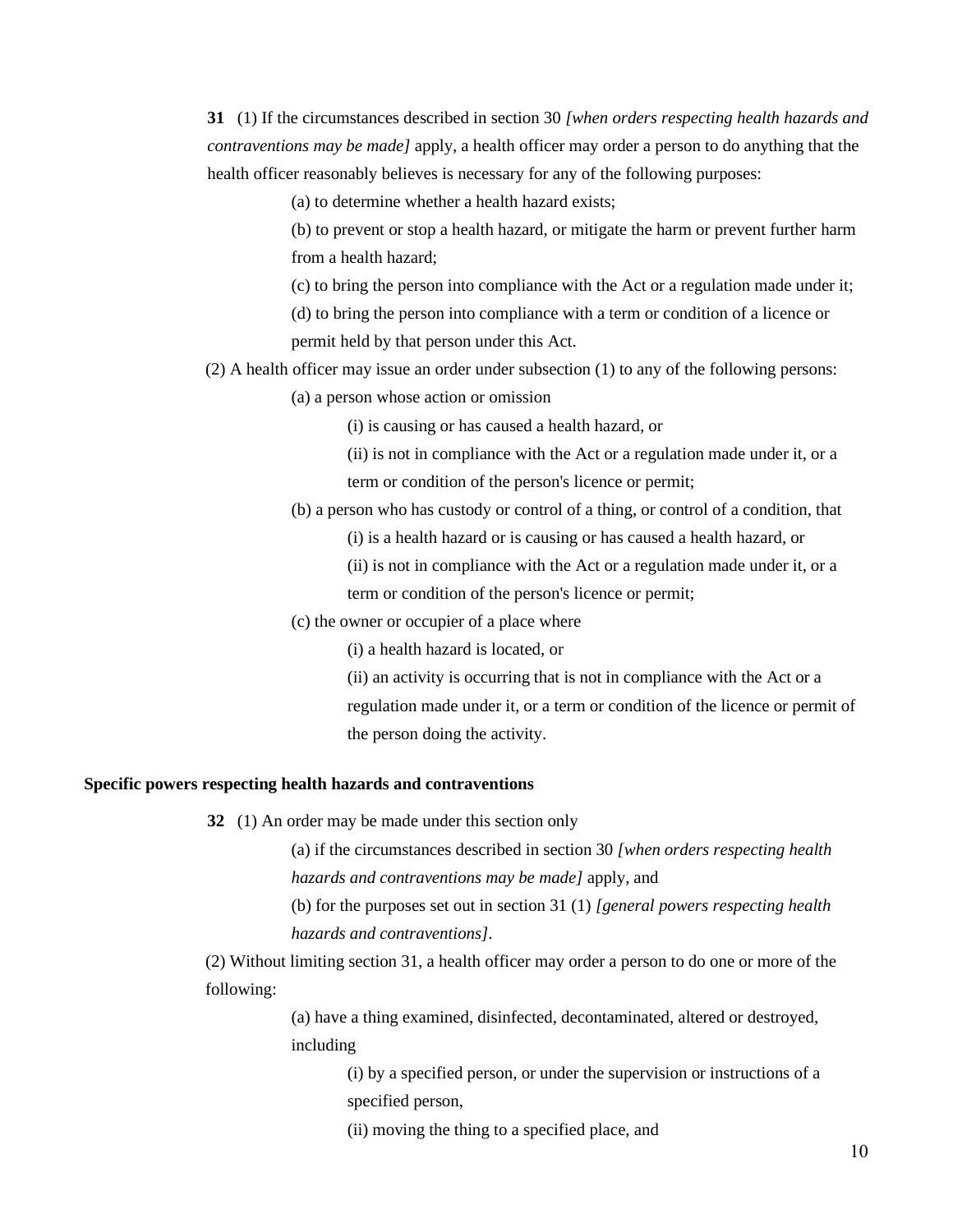(iii) taking samples of the thing, or permitting samples of the thing to be taken;

(b) in respect of a place,

(i) leave the place,

(ii) not enter the place,

(iii) do specific work, including removing or altering things found in the place, and altering or locking the place to restrict or prevent entry to the place,

(iv) neither deal with a thing in or on the place nor dispose of a thing from the place, or deal with or dispose of the thing only in accordance with a specified procedure, and

(v) if the person has control of the place, assist in evacuating the place or examining persons found in the place, or taking preventive measures in respect of the place or persons found in the place;

(c) stop operating, or not operate, a thing;

(d) keep a thing in a specified place or in accordance with a specified procedure;

(e) prevent persons from accessing a thing;

(f) not dispose of, alter or destroy a thing, or dispose of, alter or destroy a thing only in accordance with a specified procedure;

(g) provide to the health officer or a specified person information, records, samples or other matters relevant to a thing's possible infection with an infectious agent or contamination with a hazardous agent, including information respecting persons who may have been exposed to an infectious agent or hazardous agent by the thing; (h) wear a type of clothing or personal protective equipment, or change, remove or alter clothing or personal protective equipment, to protect the health and safety of persons;

(i) use a type of equipment or implement a process, or remove equipment or alter equipment or processes, to protect the health and safety of persons;

(j) provide evidence of complying with the order, including

(i) getting a certificate of compliance from a medical practitioner, nurse practitioner or specified person, and

(ii) providing to a health officer any relevant record;

(k) take a prescribed action.

(3) If a health officer orders a thing to be destroyed, the health officer must give the person having custody or control of the thing reasonable time to request reconsideration and review of the order under sections 43 and 44 unless

(a) the person consents in writing to the destruction of the thing, or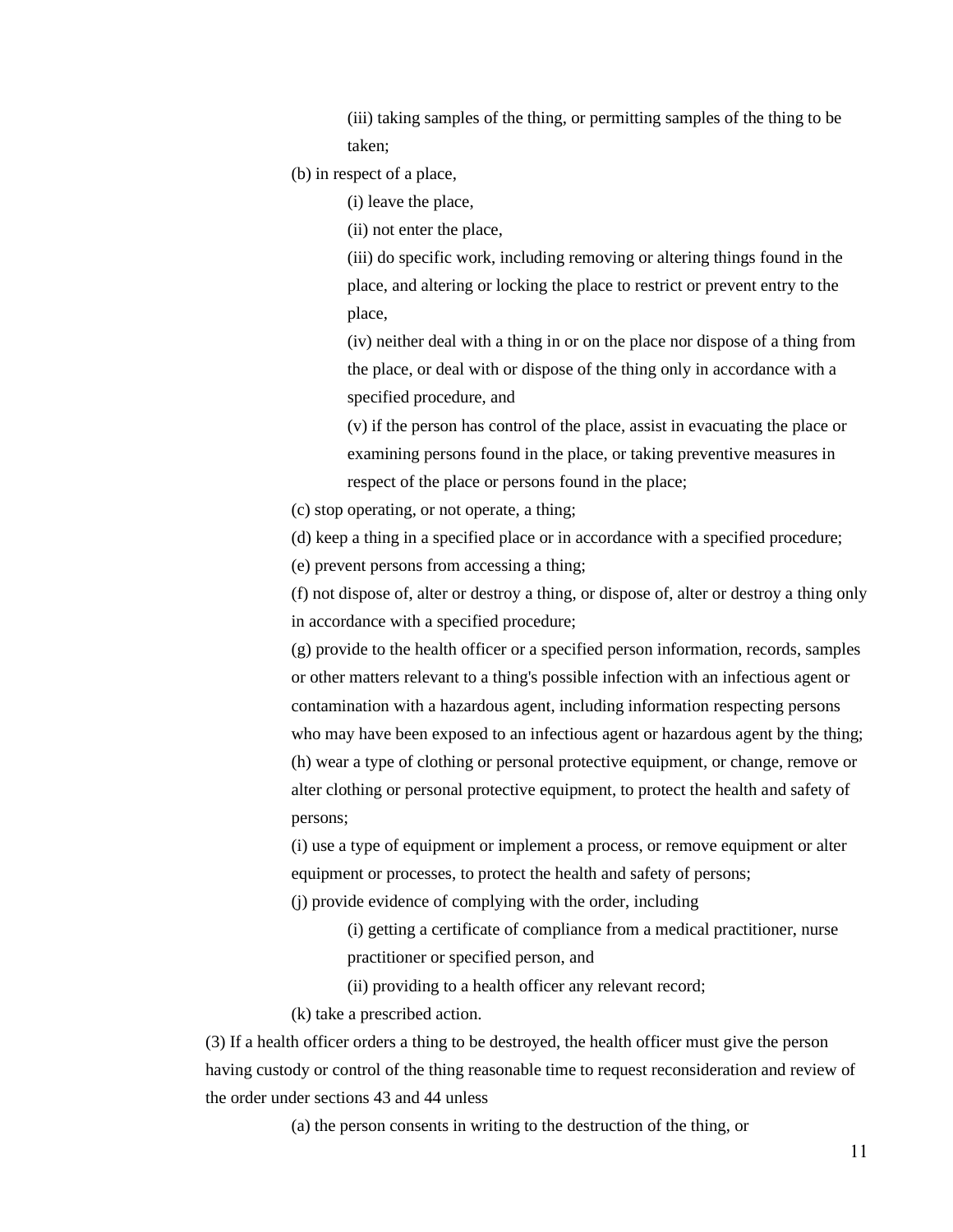(b) Part 5 *[Emergency Powers]* applies.

#### **Contents of orders**

**39** (3) An order may be made in respect of a class of persons.

#### **Duty to comply with orders**

**42** (1) A person named or described in an order made under this Part must comply with the order.

(2) Subsection (1) applies regardless of whether the person leaves the geographic area for which the health officer who made the order is designated.

#### **Reconsideration of orders**

**43** (1) A person affected by an order, or the variance of an order, may request the health officer who issued the order or made the variance to reconsider the order or variance if the person

> (a) has additional relevant information that was not reasonably available to the health officer when the order was issued or varied,

(b) has a proposal that was not presented to the health officer when the order was issued or varied but, if implemented, would

(i) meet the objective of the order, and

(ii) be suitable as the basis of a written agreement under section 38 *[may make written agreements]*, or

(c) requires more time to comply with the order.

(2) A request for reconsideration must be made in the form required by the health officer.

(3) After considering a request for reconsideration, a health officer may do one or more of the following:

> (a) reject the request on the basis that the information submitted in support of the request

> > (i) is not relevant, or

(ii) was reasonably available at the time the order was issued;

(b) delay the date the order is to take effect or suspend the order, if satisfied that doing so would not be detrimental to public health;

(c) confirm, rescind or vary the order.

(4) A health officer must provide written reasons for a decision to reject the request under subsection  $(3)$  (a) or to confirm or vary the order under subsection  $(3)$  (c).

(5) Following a decision made under subsection (3) (a) or (c), no further request for reconsideration may be made.